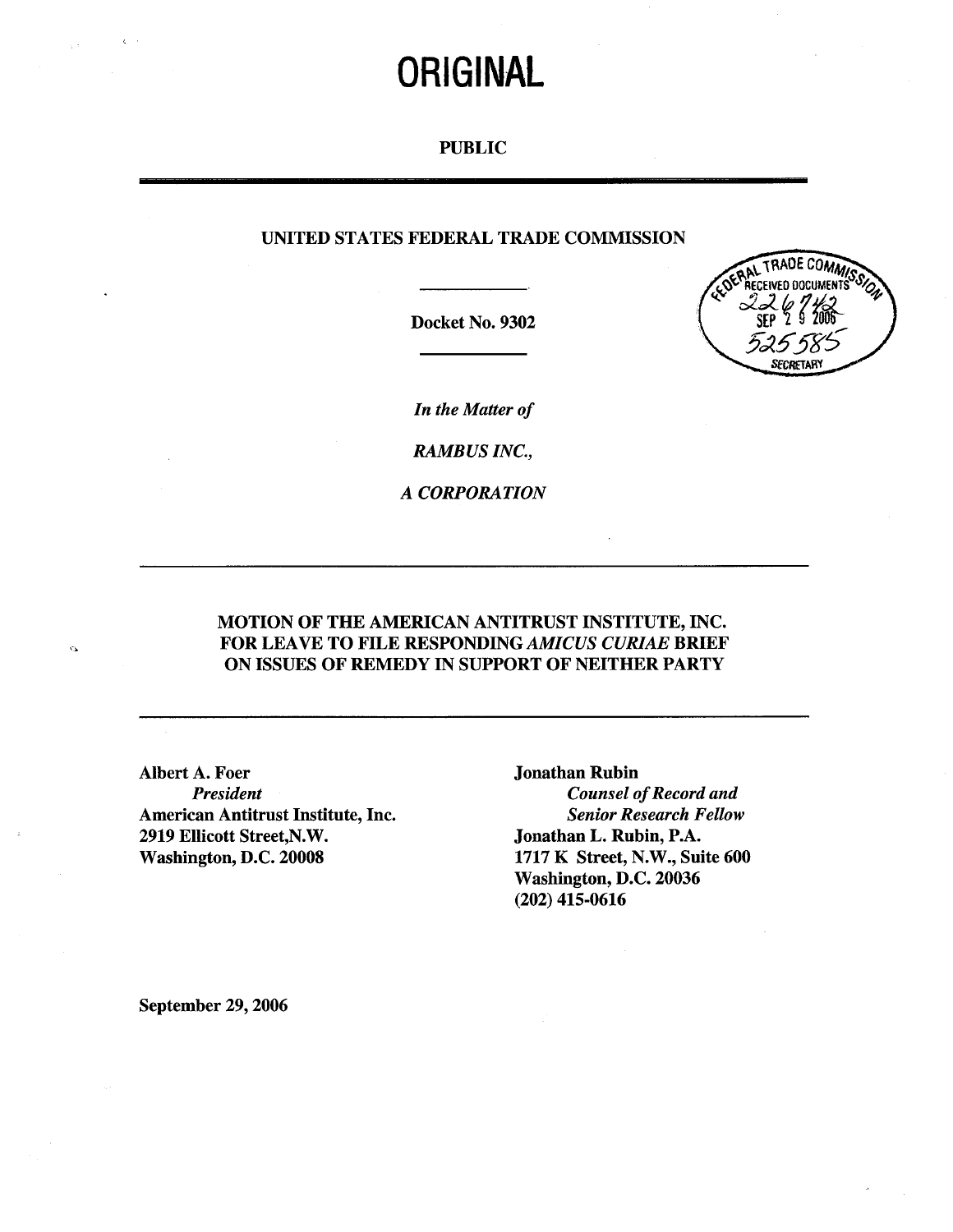## Argument

Pursuant to 16 C.F.R.  $\S 3.52(j)$ , the American Antitrust Institute, Inc. ("AAI") respectfully moves for an Order granting it leave to file the accompanying amicus curiae responding brief on the issue of remedy in support of neither pary, and in support thereof states as follows:

The AAI is an independent, not-for-profit organization dedicated to economic research, the study of the antitrust laws, public education, and the systematic and consistent application of the antitrust laws. The Commission's reasoning and decision with respect to the remedy in this matter will have a substantial impact on the future conduct of standard-setting bodies, their paricipants, and patentees.

AAI's brief presents two principles that from an independent perspective should guide the Commission in fashioning a remedy. The AAI has no special insight into the facts of this case and, therefore, supports no paricular outcome. It is respectfully submitted that the AAI's independent status and concern for the vitality of competition can provide a useful perspective for determining the appropriate remedy to be ordered in this case.

An amicus curiae brief supporting neither side is not expressly contemplated by the Commission's rules. Such briefs, however, are provided for by the Rules of the U.S. Supreme Court and by all federal appellate courts pursuant to Rule 29 of the Federal Rules of Appellate Procedure. Rule 29 permits amicus curiae briefs to be filed subsequent to the filing of the appellant's or petitioner's principal brief. The rationale for permitting *amici* to file briefs subsequent to the filing of the principal brief is to ensure that repetitive or superfuous material is not submitted.

 $-1-$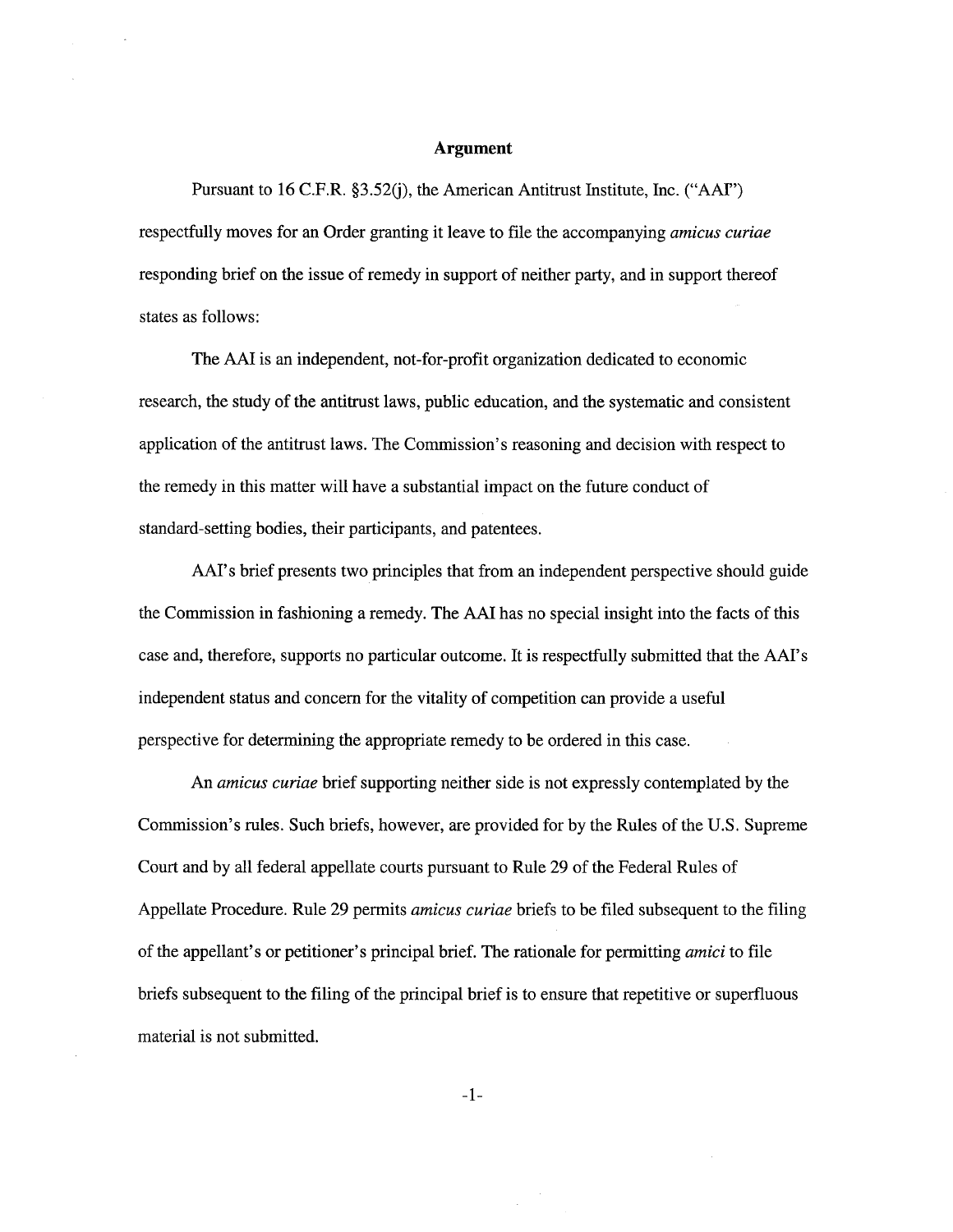Although no injustice will result from granting leave to *amicus curiae* AAI to file a responding brief, the brief may aid the Commission and benefit the public record in this matter.

#### **Conclusion**

BASED ON THE FOREGOING, the AAI respectfully requests an Order for leave to file the accompanying *amicus curiae* brief on the issue of remedy in support of neither party. A proposed Order is attached.

Respectfully submitted,

Albert A. Foer Jonathan Rubin American Antitrust Institute, Inc. Senior Research Fellow 2919 Ellicott Street, N.W. Jonathan L. Rubin, P.A.

President Counsel of Record and Washington, D.C. 20008 1717 K Street, N.W., Suite 600 Washington, D.C. 20036 (202) 415-0616

Dated: September 29, 2006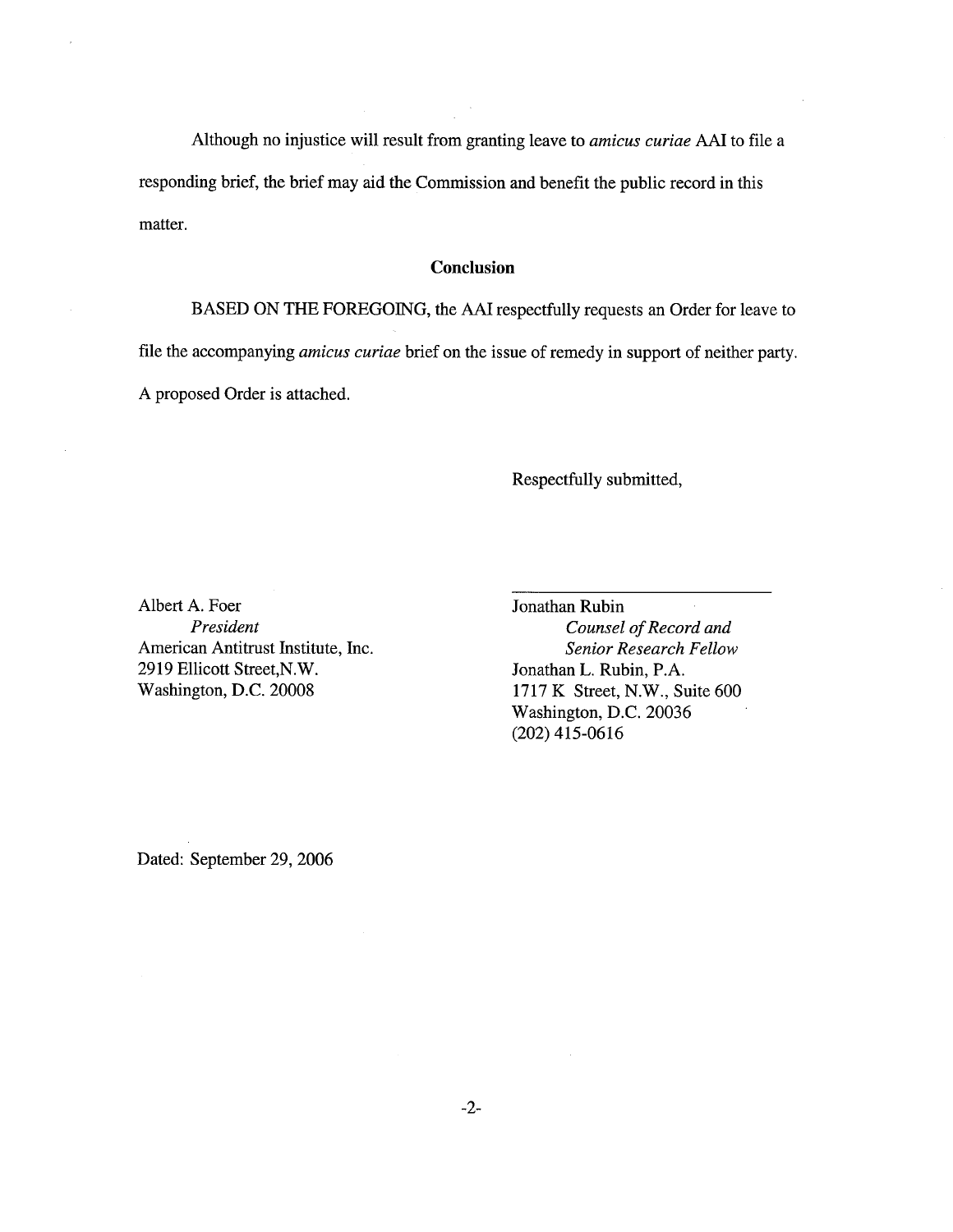# CERTIFICATE OF SERVICE

I HEREBY CERTIFY that on September 29 2006, I caused true and correct copies of the Motion of the American Antitrust Institute, Inc. for Leave to File Responding Amicus Curiae Brief on Issues of Remedy in Support of Neither Pary to be served as described below.

Service by hand delivery of paper copies, including an original, signed version, and 12 photocopies, and by electronic mail, was provided to:

> Donald S. Clark **Secretary** Federal Trade Commission 600 Pennsylvania Avenue, N.W., Rm. H-159 Washington, D.C. 20580

delivery was provided to: delivery was provided to:

Service of two copies by hand Service of two copies by overnight

Counsel Supporting the Complaint: Counsel for Respondent:

Geoffrey D. Oliver, Esq. Gregory P. Stone, Esq. Washington, D.C. 20850

Assistant Director MUNGER, TOLLES & OLSON, LLP Bureau of Competition 355 South Grand Avenue, 35<sup>th</sup> Floor Federal Trade Commission Los Angeles, California 90071-1560

> A.Douglas Melamed, Esq. WILMER, CUTLER, PICKERING, HALE & DORR, LLP 1875 Pennsylvania Ave., N.W. Washington, D.C. 20006

Joshathan Rubin